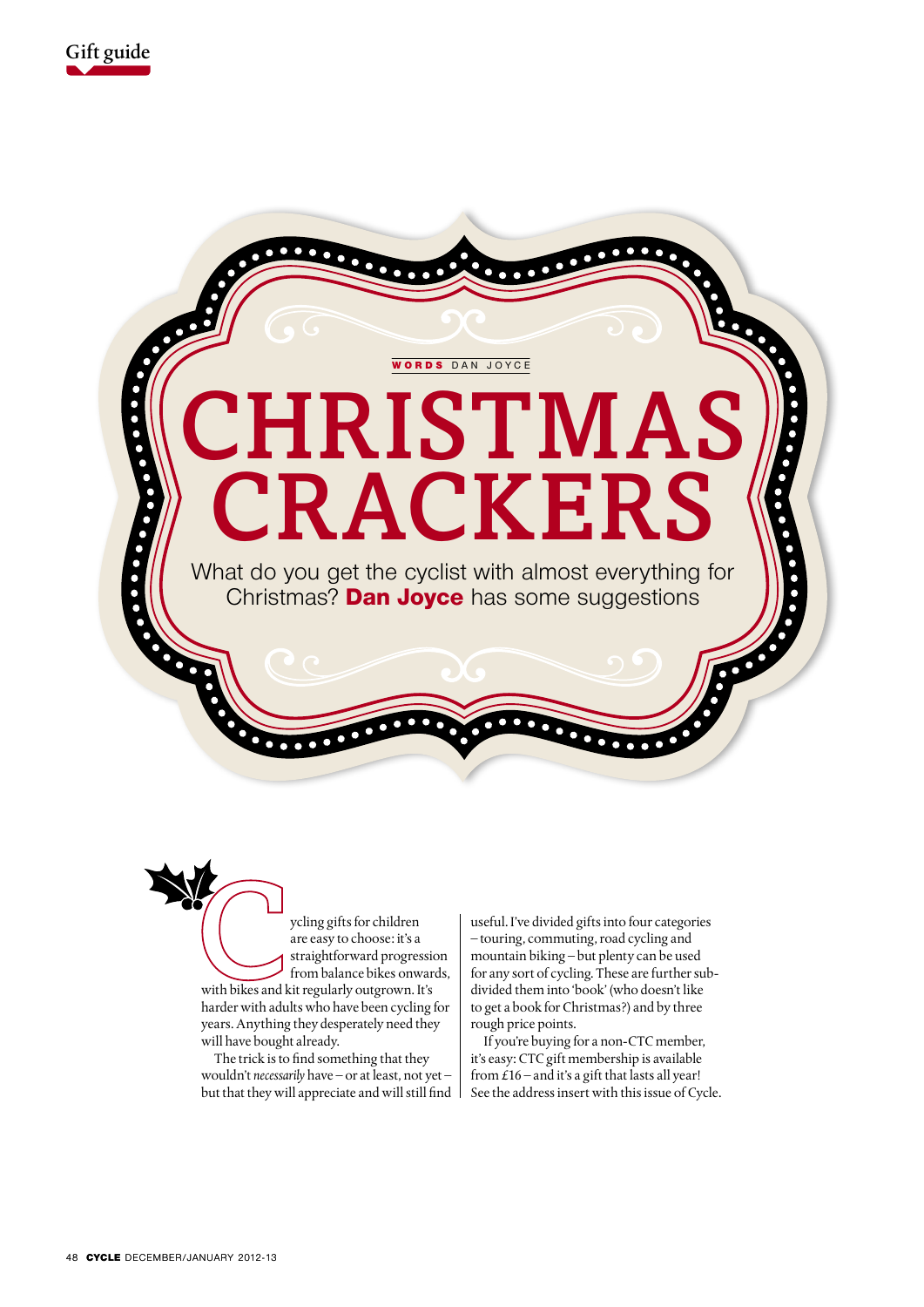Gift guide





# **TOURING**





### **1.BOOK Harold Briercliffe's Cycling Touring Guides**

**1**

**4**

**£9.99 each** The inspiration for the Britain by Bike TV series, these 1940s reproductions are a fascinating window into cycle touring history. **anovabooks.com**

### **2.Around £10**

**Vavert Mini Compass Bell £6.99** Analogue route finder and pedestrian alert in one handy package. Compass accuracy is fair. **fisheroutdoor.co.uk**

### **3.Around £20 NBT2 Lockring Remover £17**

Remove the Shimano cassette from your bike on tour without a big spanner and chainwhip. **spacycles.co.uk** 

### **4.£50 and up Salsa Woodchipper**

**Bar £54.99**  A wide, shallow drop bar for off-road bikes that's ideal for a loaded tourer. 31.8mm×42 or 46cm. **ison-distribution.com**



#### **1.BOOK Just Ride by Grant Petersen £8.99**

Wry, no-nonsense bicycle and cycling guide for practical rather than performance-minded cyclists. Reviewed last issue. **workman.com**

### **2.Around £10 M:Part Allen Key Security Skewers £11.99**

A cheap way to stop your wheels going astray when your bike is parked. Rear is 135 or 130mm. **madison.co.uk** 

### **3.Around £20 StemCAPtain Bike Clock £16**

This little clock fits in place of an existing 1 1/8in stem cap, giving ata-glance commuting time checks. **stemcaptain.co.uk**

### **4.£50 and up roadhawk ride camera £149.95**

Compact (32g) all-in-one helmet/ handlebar camera to record your commute. Waterproof, with a 135 degree lens and 720p definition. **roadhawk.co.uk**